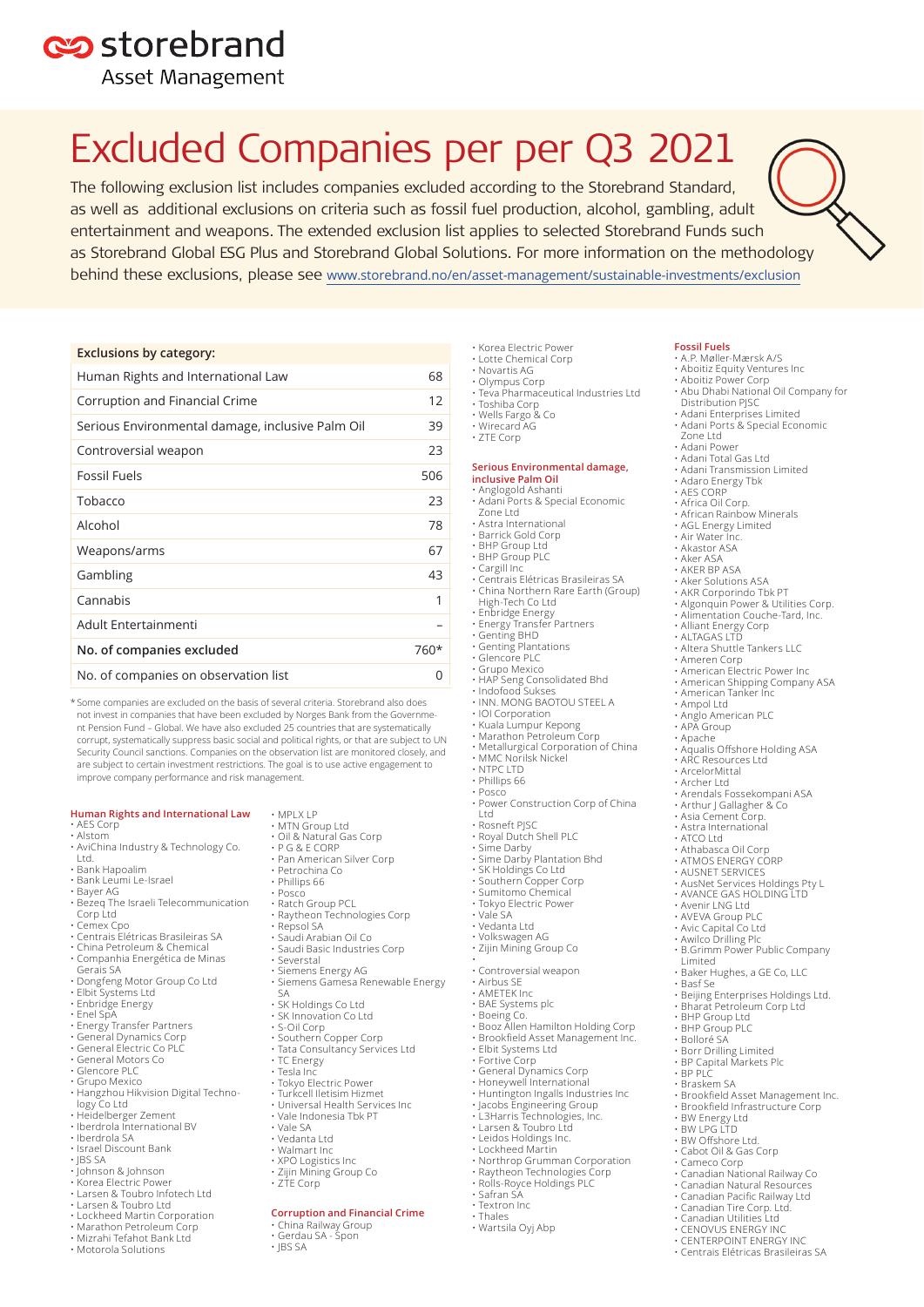- Centrica<br>• CEZ AS
- 
- 
- 
- 
- 
- 
- CEZ AS<br>• CHENIERE ENERGY INC<br>• CHENRON CORP<br>• CHINA GAS HOLDINGS LTD<br>• CHINA GAS HOLDINGS LTD<br>• China High Speed Transmission<br>• Equipment Group Co Ltd<br>• China Longyuan Power Group Cor-<br>• China Merchants Energy Shipping
- 
- 
- Co., Ltd. China Oilfield Services China Petroleum & Chemical China Power International Develop-
- 
- ment Ltd CHINA RESOURCES GAS GROUP LT China Resources Power Holdings China Shenhua Energy CHIYODA CORP
- 
- 
- 
- Chubu Electric Power Company Inc. Chugoku Electric Power Cia Paranaense de Energia
- 
- 
- CITIC Ltd. CK Hutchison Holdings Ltd.
- 
- CK Infrastructure Holdings Ltd Clariant AG Reg
- CLP Holdings
- CMS Energy Corp Cnooc Ltd
- 
- Coal India Ltd Coinbase Global Inc
- Colbun SA
- Colruyt SA
- Companhia Energética de Minas Gerais SA Concordia Maritime AB CONOCOPHILLIPS Consolidated Edison Inc
- 
- 
- 
- CONTACT ENERGY LTD Continental Resources Inc/ok
- 
- 
- CORE LABORATORIES N.V. COSAN SA INDUSTRIA COMERCIO COSCO SHIPPING Energy Transportation Co., Ltd.
- Costco Wholesale Corp
- CPFL ENERGIA SA Daelim Industrial Co Ltd
- 
- Daewoo Shipbuilding DCC PLC
- Delek Group Ltd.
- 
- 
- 
- Delta Air Lines, Inc. Denbury Inc Devon Energy Dialog Group Bhd.
- Diamond Offshore Drilling, Inc. Diamondback Energy Inc DNO ASA DOF ASA
- 
- 
- Dominion Energy Inc
- 
- Drilling Co of 1972 A/S/The DTE Energy Corp Duke Energy E.ON SE
- 
- Ecopetrol SA
- 
- 
- 
- 
- 
- Edison International<br>• EDP Energias de Portugal SA<br>• Eidesvik Offshore ASA<br>• Electricite de France SA<br>• Electricite de France SA<br>• Electromagnetic Geoservices ASA<br>• Electromagnetic Geoservices ASA
- 
- 
- Emera Inc Empire Co. Ltd. Empresas Copec SAC Enagas
- 
- Enbridge Energy Endesa
- 
- Endur ASA Enea S.A.
- Enel Americas S.A. Sponsored ADR
- 
- Enel Chile S.A. Enel Finance International NV
- Enel Generacion Chile S.A.
- Enel SpA Energa SA
- 
- 
- 
- Energisa SA Enerplus Corp. Eneva S.A. Engie Brasil SA
- Engie Energia Chile S.A.
- 
- 
- 
- 
- Engie SA Eni SpA ENN Energy Holdings Ltd ENN Natural Gas Co., Ltd. EnQuest PLC ENSCO ROWAN PLC
- 
- 
- Entergy Corporation EOG Resources
- 
- EQT Corp Equatorial Energia SA
- 
- Equinor ASA Equitrans Midstream Corp
- Euronav NV
- 
- Evergy Inc. Eversource Energy
- 
- Evraz Plc Exelon Corp
- 
- Exxaro Resources Exxon Mobil Corp. First Pacific Co. Ltd.
- 
- FirstEnergy Corp Flex Lng Ltd
- Flowserve Corp FLSmidth & Co. A/S
- Fomento Economico Mexicano SAB
- de CV • Formosa Chemicals & Fibre Corpo-

ration • Formosa Petrochemical Co

Stockholms stad AB • Franco-Nevada Corp. • Frontline Ltd • Gail India

• GasLog Ltd • Gazprom PJSC • General Electric Co PLC • Genting BHD • Glencore PLC

• GRUPA LOTOS SA • Grupo Carso • GS Holding Corp

• Galp Energia SGPS SA-B shrs • Gas Natural Fenosa Finance BV • Gas Natural SDG SA

• Formosa Taffeta Co., Ltd. • Fortis Inc • Fortum Oyj • Fortum Värme Holding samägt med

• KUNLUN ENERGY CO LTD • Kyushu Electric Power • Liaoning Cheng Da Co., Ltd. • Public Joint-Stock Company Unipro • Public Power Corporation S.A.

- Public Service Enterprise Group Inc<br>
- QATAR ELECTRICITY & WATER CO<br>
- QATAR ELECTRICITY & WATER CO<br>
- Quatar Gas Transport Co Ltd<br>
- Quatar Gas Transport Co Ltd<br>
- Quatar Gas Transport Co Ltd<br>
- Rabigh Refining & Petroc

• Rongsheng Petro Chemical Co Ltd • Rosneft Oil Co. • ROYAL DUTCH SHELL PLC-B SHS

• Samsung Heavy Industries Co Ltd • San Miguel Corporation

• Sasol Ltd • Saudi Arabian Oil Co • Saudi Electricity Co. • SCHLUMBERGER LTD • SD Standard Drilling Plc • SDIC Power Holdings Co Ltd • Seabird Exploration Ltd • Seadrill Ltd

• SFL Corp Ltd • Shaanxi Coal Industry Co Ltd • Shanghai Electric Power Company

• Shanxi Lu'an Environmental Energy

Development Co Ltd • Shanxi Meijin Energy Co Ltd • Shanxi Xishan Coal and Electricity Power Co. Ltd.

• Shenergy Company • Shenzen Energy Group • Shikoku Electric Power • Shougang Fushan Resources Group

Limited<br>• Siccar Point Energy Bonds PLC<br>• Siem Offshore Inc<br>• Siemens Energy AG<br>• Sinopec Engineering Group Co Ltd<br>• SINOPEC SHANGHAI PETR. A<br>• SINOPEC SHANGHAI PETR. A<br>• SK Innovation Co Ltd<br>• SK Innovation Co Ltd<br>• SK In

• Snam SpA • SNC-Lavalin Group Inc • S-Oil Corp • Solstad Farstad ASA • South32 Ltd

• Southern Company • Southern Copper Corp • SSE PLC • Stolt-Nielsen Ltd • Subsea 7 SA • SULZER AG • Sumitomo Corp.

• SunCoke Energy, Inc. • Suncor Energy • Surgutneftegas OJSC • Taiwan Cement Corp • Taiyo Nippon Sanso Corp.

• Tatneft PJSC • TAURON Polska Energia S.A. • TBEA Co., Ltd. • TC Energy • TechnipFMC PLC

• Teck Resources Ltd • Teekay LNG Partners LP • Tenaga Nasional • Tenaris

• Toho Gas • Tohoku Electric Power Co • Tokyo Electric Power • TOKYO GAS CO LTD • Tongkun Group Co Ltd • Total SA • TOURMALINE OIL CORP

 $\Delta\subseteq\Delta$ • Thai Oil PCL

• Tesco Plc • Tethys Oil AB • TGS Nopec Geophysical Company

• Targa Resources Corp • Tata Steel Ltd.

• SEMPRA ENERGY • SEVERSTAL

• Shelf Drilling Ltd

Limited

• Santos Ltd • Sany Heavy Equipment International Holdings Company Limited • SAPURAKENCANA PETROLEUM BHD

• Rio Tinto Plc<br>• Roadster Finance DAC

• RWE AG • Samsung Engenireeng

• Loews Corp. • Lukoil PJSC • Lundin Petroleum AB • LX Holdings Corp • LyondellBasell Industries • Magnora ASA

• Magseis ASA • Maha Energy AB • Manila Electric Co. • Marathon Petroleum Corp

• MEG Energy Corp • Metro Pacific Investments Corp

• Mitsui & Co., Ltd. • Mitsui OSK Lines Ltd • MOL Hungarian Oil & Gas PLC • Morrison (WM) Supermarkets • MPLX LP

• Neste Oyj • NextEra Energy Inc • Ningxia Baofeng Energy Group Co Ltd

• Nippon Express • Nippon Yusen Kabushiki Kaisha • Nisource Inc.

• Norwegian Energy Company ASA • NOV Inc • Novatek PJSC

• Obsidian Energy • Occidental Petroleum Corp • Ocean Yield ASA • Oceanteam Shipping ASA • Odfjell Drilling Ltd

• Odfjell SE • OFFSHORE OIL ENGINEERING-A • OGE ENERGY CORP • Oil & Natural Gas Corp

• Oil Search Ltd • OKEA ASA • Okeanis Eco Tankers Corp • OMV AG • Oneok Inc

• Osaka Gas • Ovintiv Inc • P G & E CORP • Panoro Energy Asa • Paramount Resources Ltd. • Parex Resources Inc • Parkland Fuel Corporation • Peabody Energy Corporation • Pembina Pipeline Corp

• Perennial Energy Holdings Limited • Perusahaan Gas Negara • Petrobras Distribuidora SA

• PGS ASA<br>• Phillips 66<br>• Pinnacle West Capital<br>• Piains GP Holdings LP<br>• Polski Koncern Naftowy Orlen S.A.<br>• Polskie Gornictwo Naftowe I

• PT Indo Tambangraya Megah Tbk • PTT Exploration & Production PCL • PTT Global Chemical Plc • PTT Oil & Retail Business PCL

• Public Joint Stock Company Inter RAO UES • Public Joint Stock Company Ras-padskaya • Public Joint-Stock Company Federal Hydro-Generating Company - Rus-Hydro

• POSCO • POSCO Chemtech Co Ltd • Power Assets Holdings Ltd • PPL CORP • PrairieSky Royalty Ltd • Prosafe AS

• PTT Pcl

• Petrochina Co • Petroleo Brasileiro SA • Petrolia Drilling ASA • Petronas Dagangan • Petronas Gas Bhd • Petronet LNG Ltd • PGE SA

• Origin Energy • Orsted A/S

• Nabors Industries Ltd. • National Grid Transco • Navigator Holdings Ltd

• Noble Energy • Norfolk Southern Corp • Norsk Titanium AS • Northern Drilling Ltd • Northern Ocean Ltd • Northland Power Inc.

• NRG Energy • NTPC LTD

• Marubeni Corp. • MasTec Inc • Mechel PAO

• MISC BHD • Mitsubishi Corp.

• Global Power Synergy Public Compa-ny Limited

• Guangdong Electric Power Develop-ment Co., Ltd.

• Guangdong Hongda Blasting Co Ltd<br>• Guangdong Investment<br>• Gulf Energy Development PCL<br>• Hafnia Ltd<br>• Halliburton Corp<br>• Havila Shipping ASA<br>• Helmerich & Payne Inc<br>• Henderson Land Development Co.

Ltd. • Hengli Petrochemical Co Ltd • Hess Corp • Hidili Industry International Develop-

• Hindustan Petroleum Corp • HitecVision AS • HK Electric Investments & HK Electric Investments Ltd • Hokkaido Electric Power Company,

Incorporated • Hokuriku Electric Power Company • HOLLYFRONTIER CORP • Hong Kong & China Gas • Huadian Power International Corp

Ltd<br>• Huaneng Power International<br>• Hunter Group ASA<br>• Hyundai Energy Solutions Co Ltd<br>• Hyundai Heavy Industries Co., Ltd.<br>• Hyundai Heavy Industries Holdings<br>Co., Ltd<br>• Höegh LNG Holdings Ltd.<br>• Iberdrola International B

• Indian Oil Corp • Indraprastha Gas Ltd • Inner Mongolia Junzheng Energy & Chemical Industry Group Co Ltd • Inpex Holdings Inc. • Inter Pipeline Ltd • International Petroleum Corp. (Bri-

• Interoil Exploration and Production

• J Sainsbury plc<br>• Jardine Cycle & Carriage<br>• Jastrzebska Spolka Weglowa SA<br>• JG Summit Holdings Inc<br>• Jgc Corp<br>• Jiangsu Expressway Co. Ltd.<br>• Jindal Steel & Power Limited

• John Wood Group PLC • JXTG Holdings Inc • Kansai Electric Power Company Inc.

• Klaveness Combination Carriers AS • Koç Holding AS • Korea Electric Power

ment Limited

• Idemitsu Kosan • Imperial Oil Ltd

tish Columbia)

• IRPC Public Co., Ltd. • Italgas SpA • Itochu Corp

• Kansas City Southern • Keppel Corp Ltd • KEYERA CORP • Kinder Morgan Inc

• Korea Gas Corp • Kroger Co

ASA